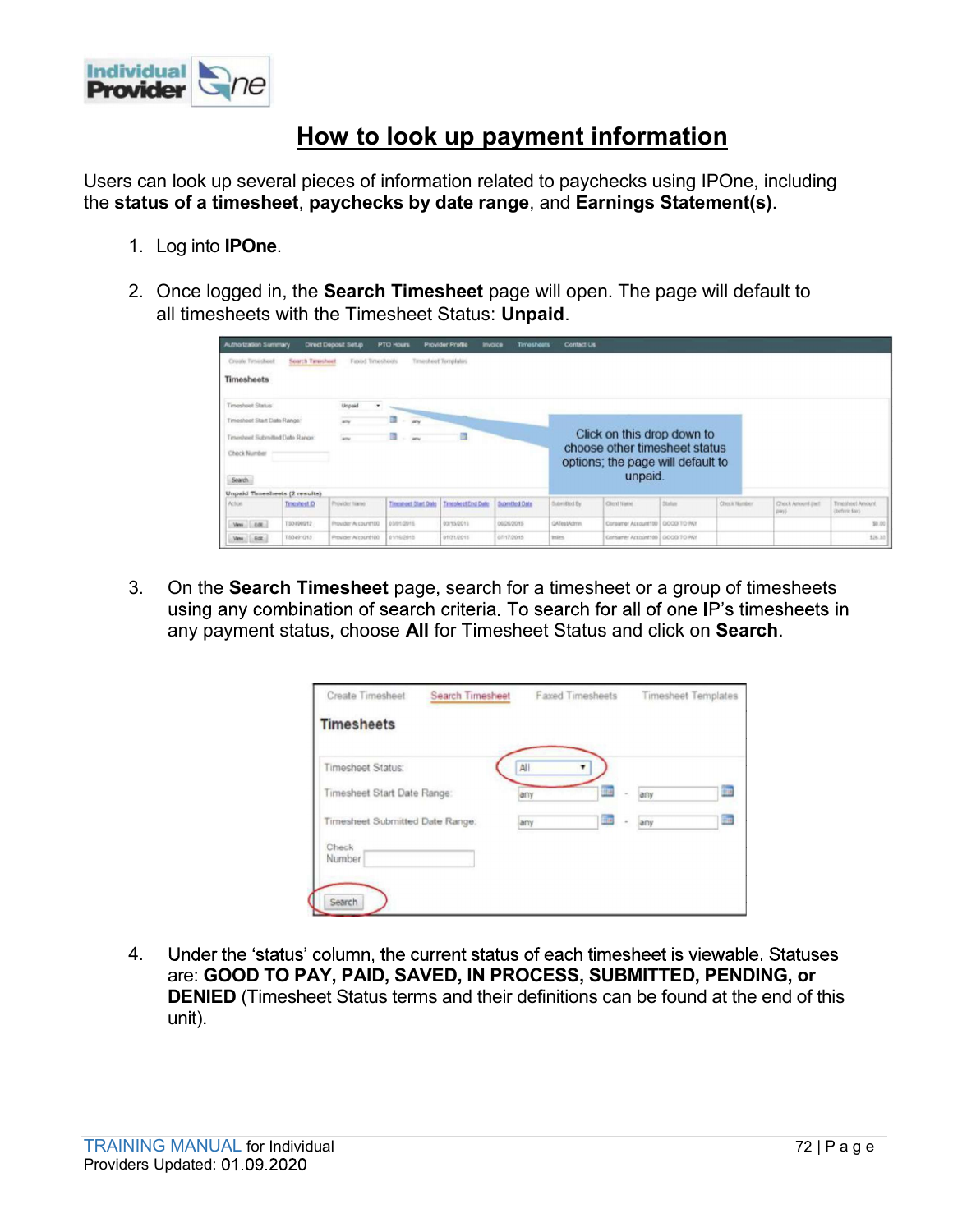

|             | All Timesheets (4 results)           |                                  |                      |                             |                    |                |                                          |                     |               |
|-------------|--------------------------------------|----------------------------------|----------------------|-----------------------------|--------------------|----------------|------------------------------------------|---------------------|---------------|
| Action      |                                      | Timesheet @                      | Provider Name        | <b>Timesheet Start Date</b> | Timesheet End Date | Submitted Date | Submitted By                             | Client Name         | <b>Status</b> |
| View.       | Adjust                               | TS0490740                        | Provider Account100  | 03/01/2015                  | 03/15/2015         | 06/26/2015     | QATestAdmin                              | Consumer Account100 | Paid          |
| <b>View</b> | Edit                                 | TS0490912                        | Provider Account100  | 03/01/2015                  | 03/15/2015         | 06/26/2015     | QATestAgmin                              | Consumer Account10  | Unpaid        |
| Vew.        | Adjust                               | TS0490739                        | Provider Account100  | 02/01/2015                  | 02/15/2015         | 06/26/2015     | <b>GATestAdmin</b>                       | Consumer Account100 | Denied        |
| Vew.        | Adjust                               | TS0490725                        | Provider Account 100 | 01/01/2015                  | 01/15/2015         | 06/25/2015     | QATestAdmin                              | Consumer Account100 |               |
|             | <b>Review View Edit Perdirectors</b> | <b>TS00076</b><br>Husting Justin | 8/03/5<br>357075     | inlan<br>80705<br>WSSR      |                    | YANAH (BOTZIS) | <b>Patro Hating</b><br>WORKER<br>INGCOMM | Good to<br>Pay      | 1/852         |

|                                                                                                                                                                                                                                                                                                                                                  | <b>Faxed Timesheets</b><br><b>Timesheet Templates</b>                                                                              |  |
|--------------------------------------------------------------------------------------------------------------------------------------------------------------------------------------------------------------------------------------------------------------------------------------------------------------------------------------------------|------------------------------------------------------------------------------------------------------------------------------------|--|
| <b>Timesheets</b>                                                                                                                                                                                                                                                                                                                                | Use the 'timesheet start date range' if you know the<br>work dates that you are searching for.                                     |  |
| <b>Timesheet Status:</b><br>All<br>Timesheet Start Date Range:<br>any<br>Timesheet Submitted Date Range:<br>any<br>ProviderOne                                                                                                                                                                                                                   | hm i<br>any<br><b>THE</b><br>any                                                                                                   |  |
| Provider<br>ID:<br>Check<br>Number<br>+ Search By Provider Name                                                                                                                                                                                                                                                                                  | Use 'timesheet submitted date range' to find<br>your timesheet by the date which you sent or<br>submitted your timesheet to IPOne. |  |
| Search<br>6. To view an Earnings Statement, search for a paid timesheet and look for the Check<br>Number in blue hyperlink. Click on the blue hyperlink and the Earnings Statement<br>will open up for viewing. Users can download or print the Earnings Statement.<br>Earnings Statements are stored in IPOne for an indefinite period of time. |                                                                                                                                    |  |
|                                                                                                                                                                                                                                                                                                                                                  |                                                                                                                                    |  |